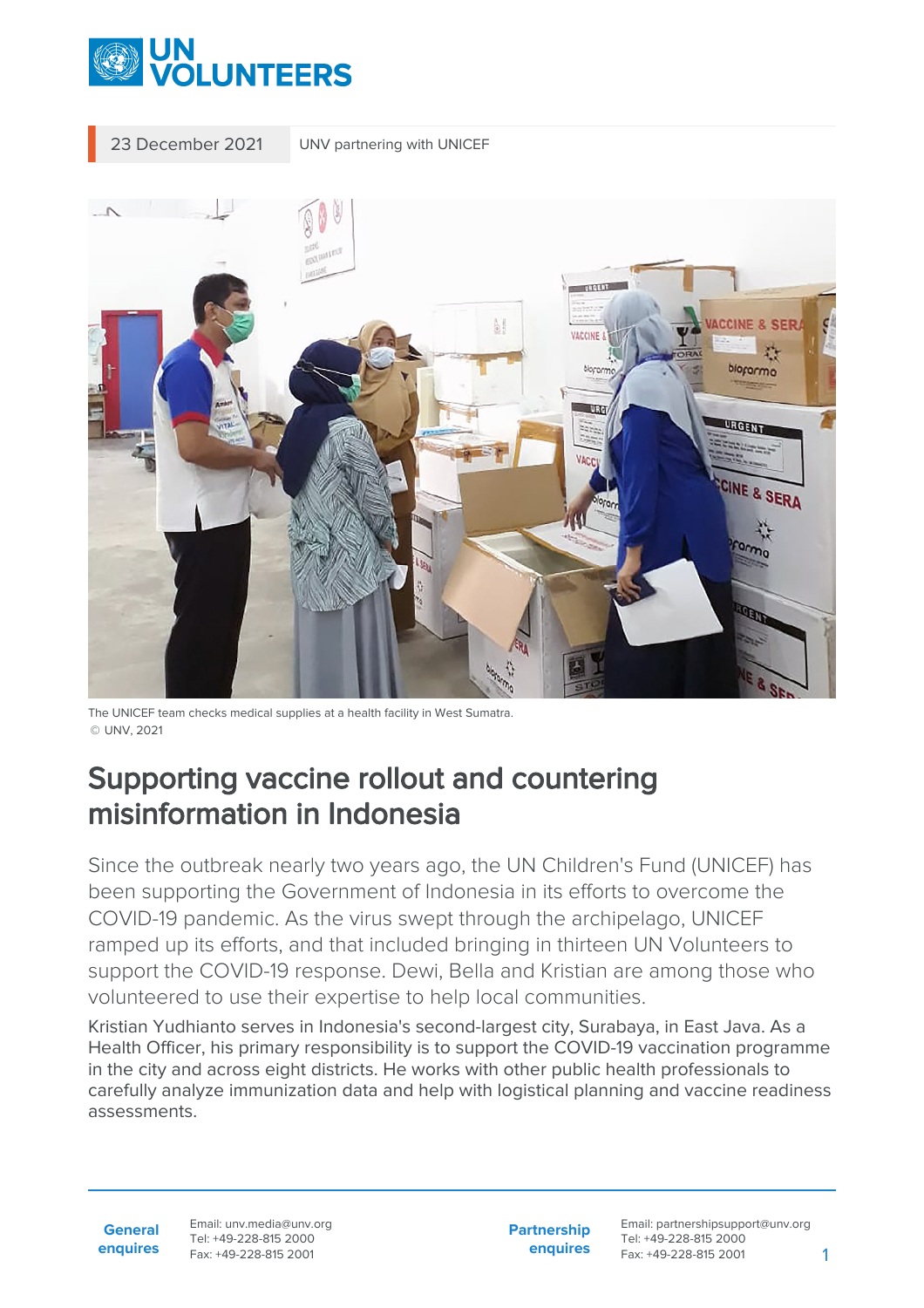

UN Volunteer Dewi Ayu Kusumawardhani has a similar role as a Health Officer in Banjarmasin, South Kalimantan, on the island of Borneo. In addition to supporting vaccine reporting, she also helped with the team's online surveys. These were used to evaluate public perceptions of the immunization process. This analysis is used to understand how the public views vaccination and, in turn, guides the development of communication strategies.

In Padang, West Sumatra, Bella Lexmita Dorra serves as yet another Health Officer. She initially trained as a pharmacist and has a Master's degree in Health Management.

Bella previously worked in a hospital. Now, she is dedicated to helping with strategy and coordination with stakeholders across West Sumatra. Bella also provides advice on safe injection procedures. She spends a lot of time analysing data, including vaccination coverage and allocation, inventory and distribution of vaccines. This helps government health officials and other stakeholders to plan for the future.

Bella, Dewi and Kristen support cold-chain management, as different vaccines must be kept at specific temperatures. They also check that injections are being administered safely.

## UN Volunteers play an essential role in the COVID-19 campaign. They serve in the field with government health teams and partners. providing much needed technical expertise. --Sowmya Kadandale, Chief of Health with UNICEF, Indonesia

"The pandemic has put a strain on resources globally. Indonesia's vast archipelago with more than 6,000+ inhabited islands makes the vaccine rollout particularly challenging. So these volunteers, through their dedication and commitment, are a vital resource to the vaccination effort," she adds.

## Informing the misinformed

Hoaxes, misinformation, rumours – these have harmed efforts to tackle the pandemic just about everywhere in the world. Indonesia is no different. False information, mainly through social media, has led to vaccine hesitancy. This is where the work of the UN Volunteers on the ground is particularly useful. They provide technical presentations to healthcare workers and directly engage the community to answer any concerns. Their efforts have been rewarded. Vaccination rates

**General enquires** Email: unv.media@unv.org Tel: +49-228-815 2000 Fax: +49-228-815 2001

**Partnership enquires**

Email: partnershipsupport@unv.org Tel: +49-228-815 2000 Fax: +49-228-815 2001 2